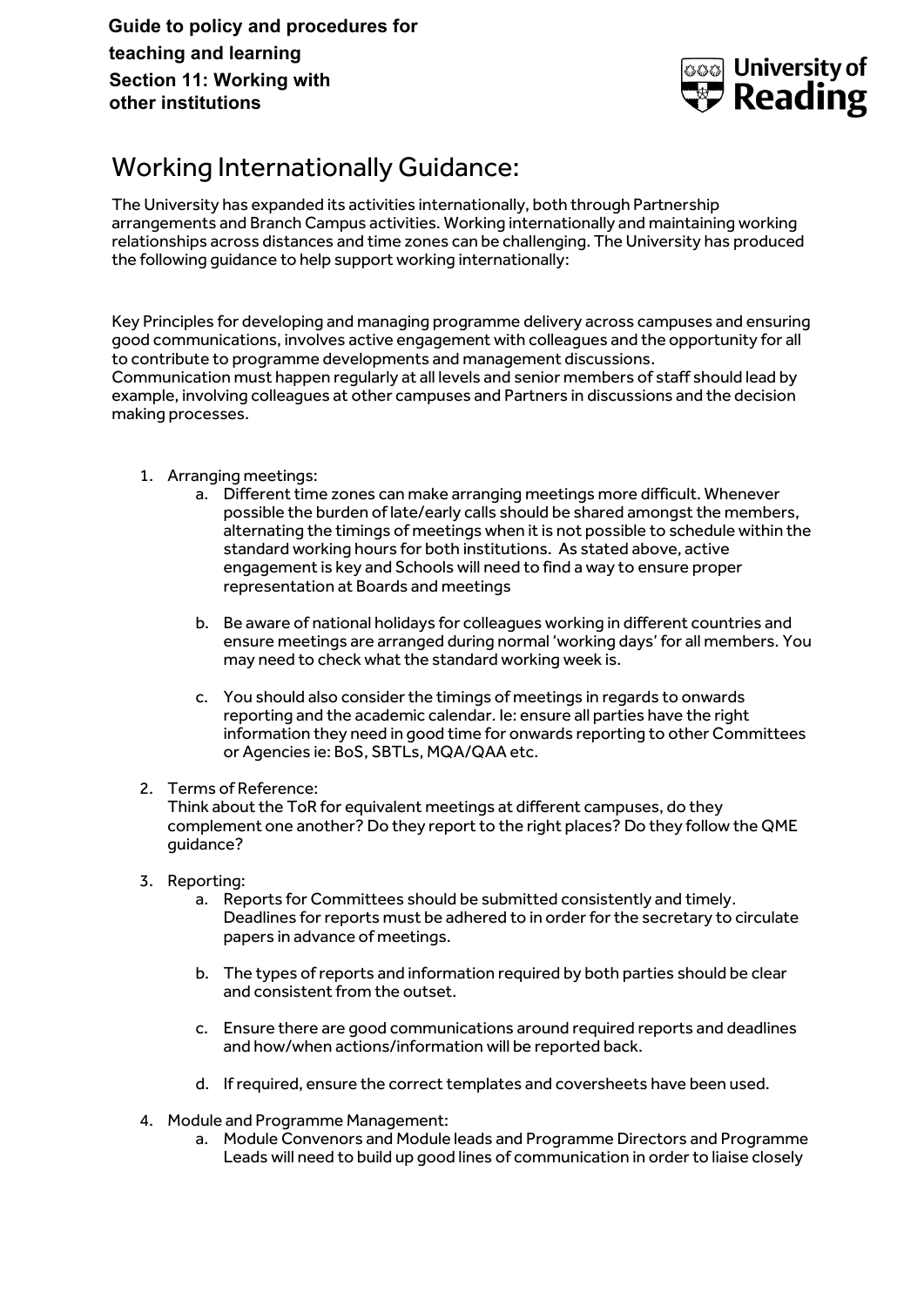on module and programme developments and coordinate programme activities.

- b. Programme and module management should be agile and decisions made timely in order for any changes to be implemented.
- c. Consideration needs to be given to how proposed changes to a module or programme might affect the delivery at another campus.
- 5. Sharing Practice
	- a. Schools should ensure that good practice and feedback are shared amongst colleagues across campuses in both directions.
	- b. Schools should ensure that mentoring and support is available across campuses to help facilitate this sharing of good practice.
	- c. School training events and staff development initiatives should be made available across campuses and topics should target the needs of each group. School specific and School-led training is a valuable resource to add context to broader training activities.
- 6. Communication with colleagues overseas:
	- a. Maintain regular<sup>1</sup> contact (formal and informal) with colleagues at Branch Campuses and with Partners, this will help to maintain relationships and trust.
	- b. Comms should regularly occur at both module and programme level and at School/Dept management level and University level.
	- c. Use a variety of communication tools, not just emails. Where possible arrange some face-to-face or Skype meetings to help build and maintain good relationships
	- d. Keep dated records of meetings and conversations, particularly if decision or actions have been decided upon.
- 7. Emails

Expectations in regards to email responses can vary widely from person to person. Be aware of time zones and potential cultural differences in regards to the timings of email responses.

Be sure to set up an out of office is you are going to be out of contact for any significant length of time during a normal working week and during national holidays.

- 8. Seek advice from IT if technology is causing a problem with communicating, they may be able to suggest alternative arrangements if the problem is not fixable.
- 9. The University advocates as best practice that key staff visit respective institutions to meet colleagues they will be working with (including senior staff/management).
- 10. Establish a set of values (ground rules). A consistent approach to working with others at the same campus and across campuses.
- 11. Key principles:

**.** 

Respect: Treat one another as equals

 $1$  The definition of regular will depend on your role and responsibilities. Staff at all levels should ensure that they have a good working relationship with their counterparts at another campus and that they are aware of changes and updates that affect their role and the delivery of programmes for which they are responsible.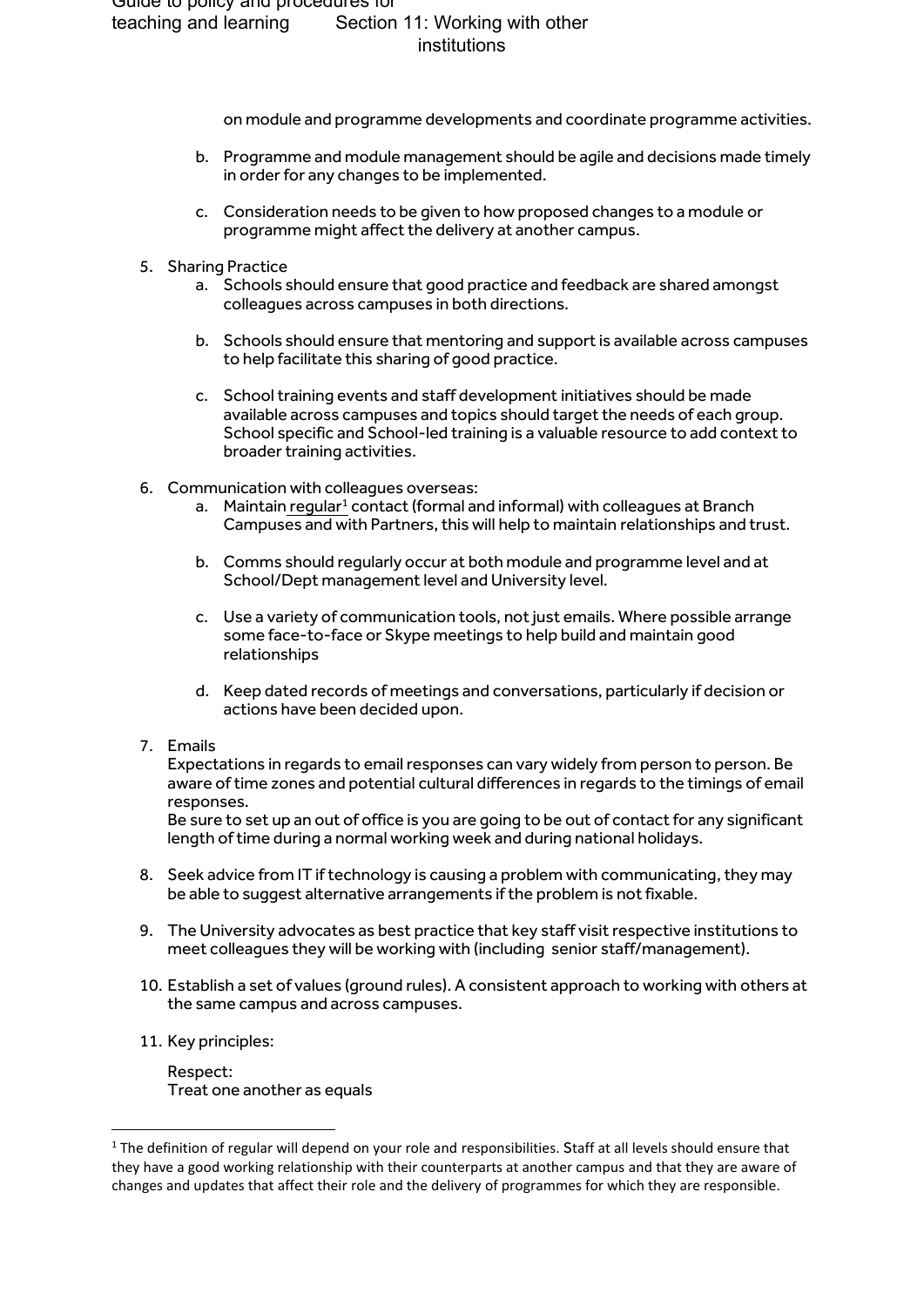Guide to policy and procedures for teaching and learning Section 11: Working with other institutions

> Share your knowledge Recognise achievements of others Be honest Build trust

Understanding: Introductory meetings Establish shared objectives Use a straightforward communication style (avoid comments that could be misinterpreted)

Staff should consult the University's Values for Working Together and Professional Behaviours for further guidance:

[http://www.reading.ac.uk/internal/humanresources/WorkingatReading/humres-](http://www.reading.ac.uk/internal/humanresources/WorkingatReading/humres-Values_and_Behaviours.aspx)[Values\\_and\\_Behaviours.aspx](http://www.reading.ac.uk/internal/humanresources/WorkingatReading/humres-Values_and_Behaviours.aspx)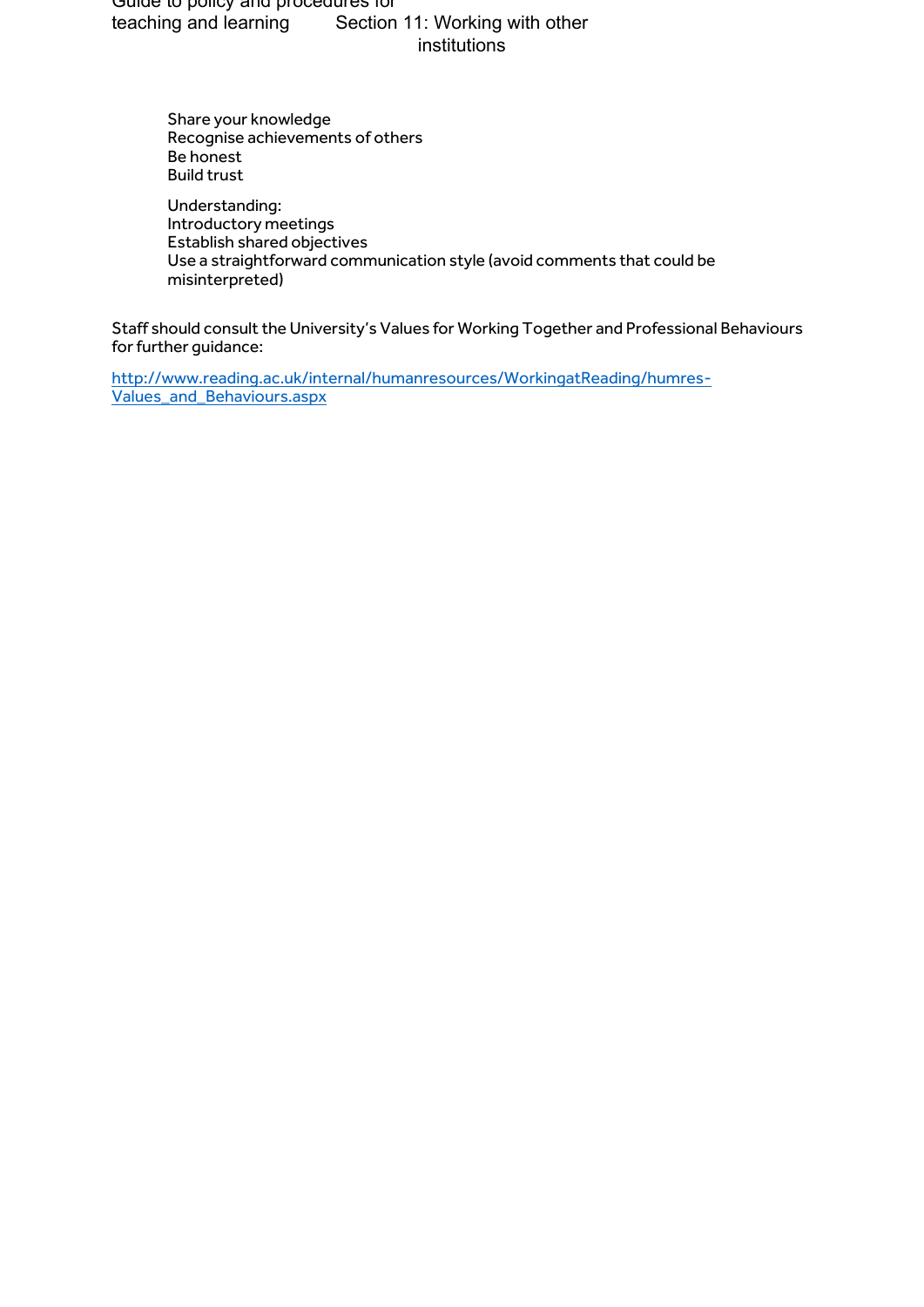

# Working Internationally Guidance Checklist:

The University has expanded its activities internationally, both through Partnership arrangements and Branch Campus activities. Working internationally and maintaining working relationships across distances and time zones can be challenging. The University has produced the following checklist to help staff consider cross-campus issues and to help support working internationally:

Key Principles for developing and managing programme delivery across campuses and ensuring good communications, involves active engagement with colleagues and the opportunity for all to contribute to programme developments and management discussions. Communication must happen regularly at all levels and senior members of staff should lead by example, involving colleagues at other campuses and Partners in discussions and the decision making processes.

### **MEETINGS:**

| Arranging meetings                                                                                                                                                                                                             |  |
|--------------------------------------------------------------------------------------------------------------------------------------------------------------------------------------------------------------------------------|--|
| Have you considered the time zones for each institution and ensured the<br>meeting is at a suitable time?                                                                                                                      |  |
| (Whenever possible the burden of late/early calls should be shared amongst<br>the members, alternating the timings of meetings when it is not possible to<br>schedule within the standard working hours for both institutions) |  |
| Have you considered the standard working week of each institution and the<br>dates of any National Holidays?                                                                                                                   |  |
| Will the meeting be organised in time for onward reporting to other<br>committees at each institution or external parties?                                                                                                     |  |
|                                                                                                                                                                                                                                |  |
| <b>Terms of Reference</b>                                                                                                                                                                                                      |  |
| Think about the ToR for equivalent meetings at different campuses, do they<br>complement one another? Do they report to the right places? Do they follow<br>the QME quidance?                                                  |  |
|                                                                                                                                                                                                                                |  |
| Reporting                                                                                                                                                                                                                      |  |
| Are the types of reports and information required by both parties clear and<br>consistent? Are deadlines clear?                                                                                                                |  |
| Are committee reports being submitted by the required deadline?                                                                                                                                                                |  |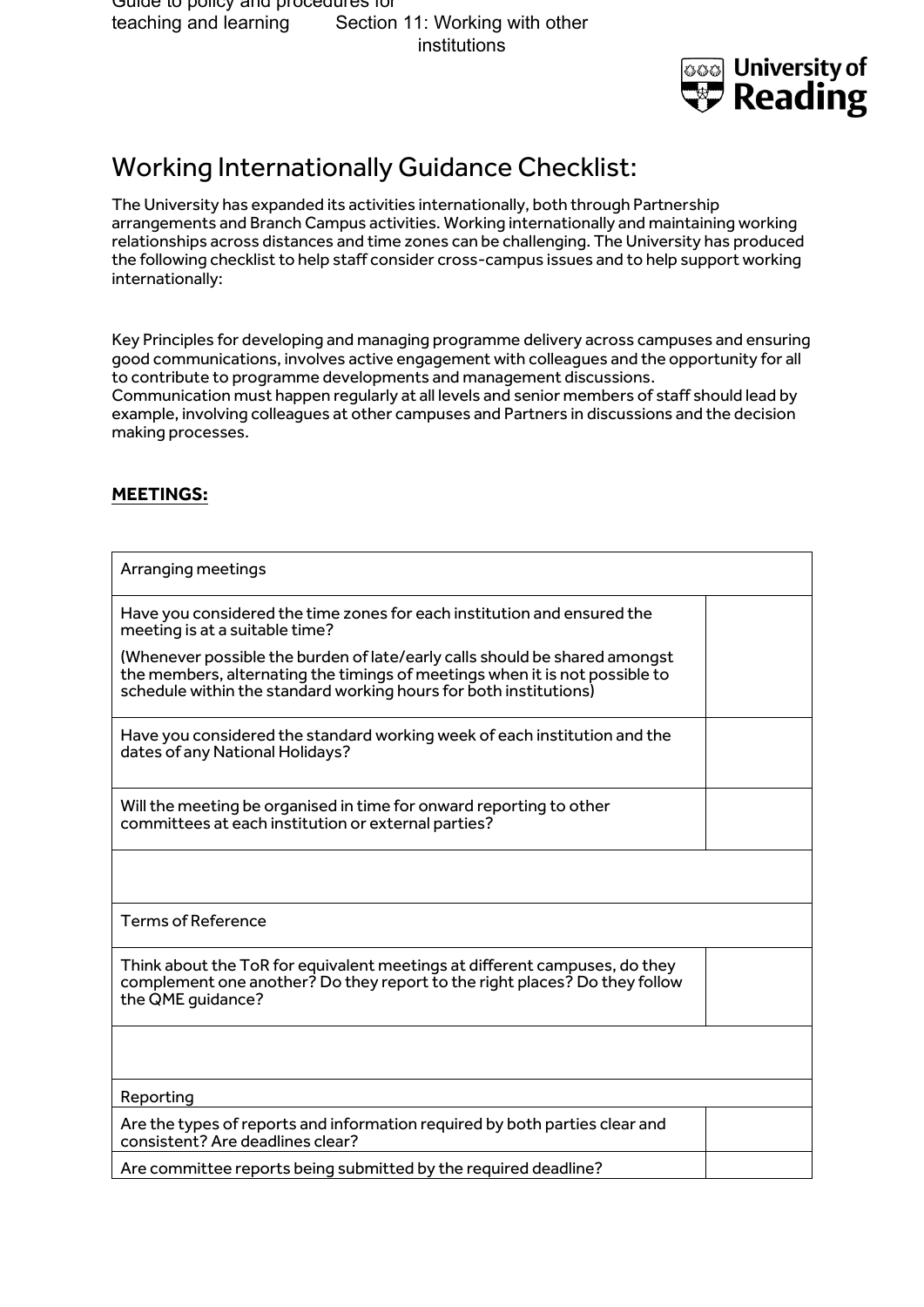| (If papers miss a deadline the secretary will be unable to circulate in advance of<br>the meeting) |  |
|----------------------------------------------------------------------------------------------------|--|
| Are the correct templates and coversheets being used?                                              |  |
| (these are available form the secretary)                                                           |  |
| Is there clear information regarding how/when actions/information will be<br>reported back?        |  |
| Is the required feedback on reports being received in a timely manner?                             |  |

## **MODULE AND PROGRAMME MANAGEMENT:**

| How will you ensure the Module and Programme Leads are kept up to date with<br>programme changes and programme management activities?<br>Will they attend BoS, or will communications occur through the Module<br>Convenor or Programme Director. If the Latter, how will you ensure good<br>communications are achieved and accurate information is passed on in a<br>timely manner? |  |
|---------------------------------------------------------------------------------------------------------------------------------------------------------------------------------------------------------------------------------------------------------------------------------------------------------------------------------------------------------------------------------------|--|
| Are programme and module changes made collaboratively?                                                                                                                                                                                                                                                                                                                                |  |
| When making changes have you discussed these with colleagues at other<br>campuses/partners delivering the same module and got their feedback?                                                                                                                                                                                                                                         |  |
| Have you considered how changes to a Module or Programme might affect<br>delivery/operations/contextualisation at other locations?                                                                                                                                                                                                                                                    |  |
| Do the Module Convenor and Programme Director speak regularly with the<br>Module or Programme Lead in order to ensure coordinated activities and<br>programme management?                                                                                                                                                                                                             |  |

#### **SHARING PRACTICE:**

| Do you have a process for sharing good practice and feedback across<br>campuses? And is it effective?                          |  |
|--------------------------------------------------------------------------------------------------------------------------------|--|
| Do staff have the opportunity to access support and mentoring across<br>campuses?                                              |  |
| Are staff training events (at University and School level) made available across<br>campuses?                                  |  |
| Is there a specific aspect of training that would be valuable to colleagues at a<br>Branch Campus that you could help support? |  |

## **COMMUNICATIONS:**

| Do you keep regular* contact (formal and informal) with colleagues at Branch<br>Campuses and with Partners?              |  |
|--------------------------------------------------------------------------------------------------------------------------|--|
| Do comms happen regularly at both module and programme level and at<br>School/Dept management level and University level |  |